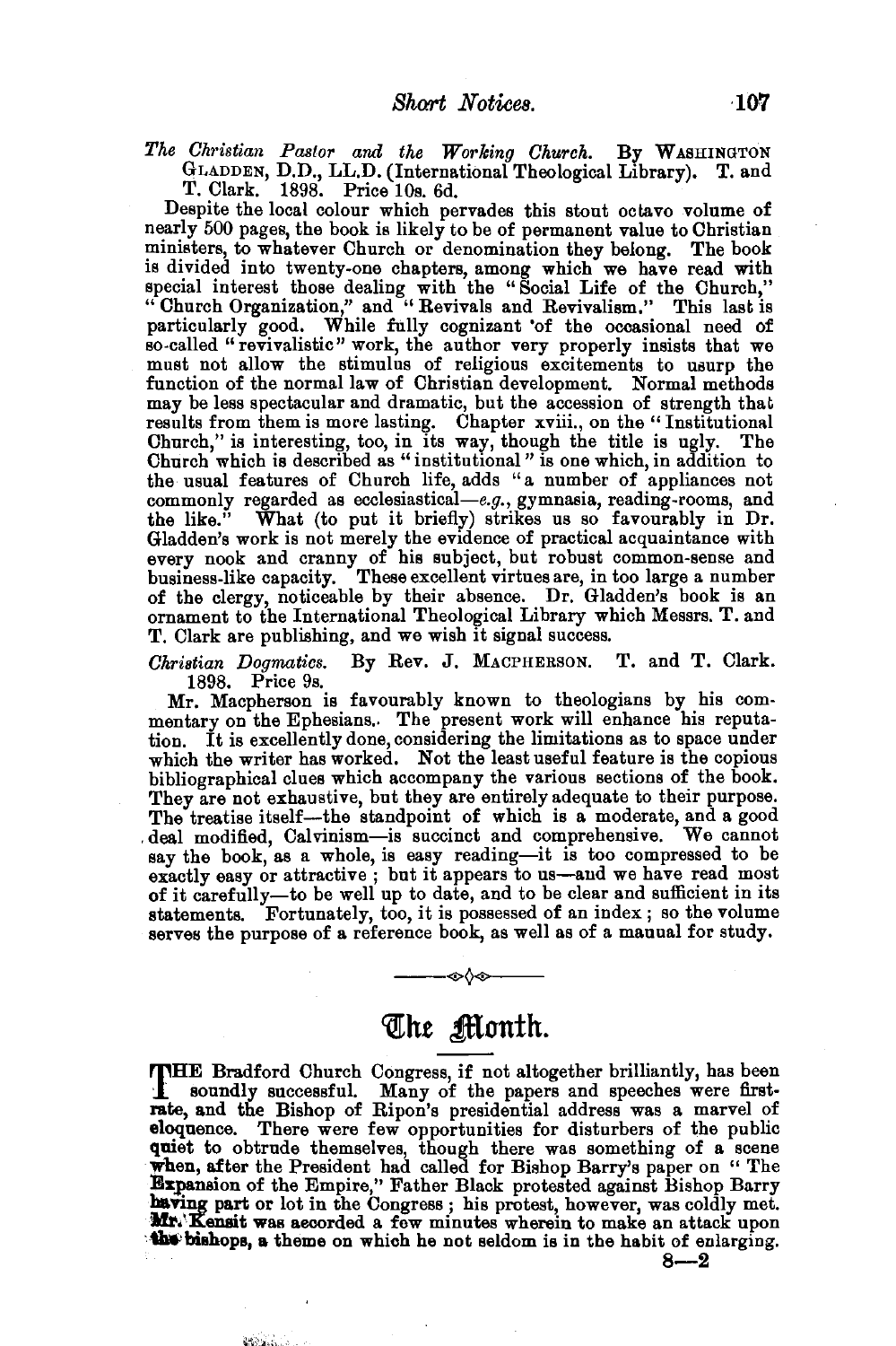.Among noteworthy papers must be mentioned Mr. Justice Grantham's pungent and clever criticisms of the mutual relations between clergy and laity ; a very able paper on the responsibilities of labour and capital by Mr. G. Hawkins (a working men's representative); an eloquent paper by the Bishop of Manchester on "The Unrest of the Age." The Primate was given an extraordinarily cordial reception at the working men's meeting. Congress sermons were preached by the Archbishop of York, the Bishop of Glasgow, and the Bishop of Derry and Raphoe. The *Church Times* has seen fit to allude to the presidential address as a "futile attack on the Church's catholicity"; but we cannot refrain from "futile attack on the Churth's catholicity"; but we cannot refrain from quoting its closing paragraphs, as they appear to us to convey a muchneeded lesson in these days: " Of one thing I am sure. As humanity begins to understand itself, and to realize that fellowship which belongs to it in the revelation of the one Eternal Father and of the all-redeeming Christ, it will be satisfied with no Church whose powers are narrower than the world. The future of the world does not belong to sectarianism, and so the dream of Catholicity will be fulfilled. Of another thing I am certain. As increasing light falls upon great problems, and men begin to realize how much of Judaistic, pagan, and scholastic thought is mingled with popular Christianity ; how many accretions due to human weakness and race prejudice have been incorporated in our conceptions, they will distrust any Church which for every new epoch has added new dogma to faith, and with every new dogma has gone further from the simplicity of Christ. The future of the world does not belong to Latinism, and so the vision of Protestantism will be fulfilled. But of a third thing I am convinced even more surely. The religion of the future will neither be Protestant nor Catholic, but simply Christian. The ·dogmas which have separated communion from communion will fall off as autumn leaves before the fresh winds of God. Many views which in the very providence of God have played their part in clearing the thoughts of men will pass into forgetfulness. Men will not grieve to see the old things go, for a larger faith will be theirs :

" ' They will nob think God's world will fall apart

Because we tear up parchment more or less.'

It will be content with a simpler symbol because it will have learned Christ. It will not need any longer Trent, or Westminster, or Lambeth, or the Vatican to lead it. It will be satisfied with simpler thoughts and<br>a purer faith. It will be satisfied to realize that there is one Lord, one<br>faith, one baptism, one God and Father of all."

During Congress week there was a largely attended meeting of the E.C.U., under the presidency of Viscount Halifax; and an equally largely attended conference, convened by the Church Congress Evangelical Union, under the presidency of Sir John Kennaway.

It has been decided that the Church Congress of 1899 is to be held in London, under the presidency of the Bishop.

The Archbishop of Canterbury delivered his primacy charge to the clergy of the diocese on October, 10, 11 (in the cathedral), on the 12th in the Parish Church, Ashford. The charge was divided into sections, and was mainly occupied in unfolding the mind of the Church of England upon (1) the Eucharistic Doctrine, (2) Prayers for the Dead, (3) the Discipline of the Church. The *London Review* thinks that the Archbishop's Visitation addresses will go down to history as one of the strongest efforts to obtain cohesion in the whole annals of the Church. The *Spectator* of October 15, in one of the most acute ecclesiastical articles we ever remem-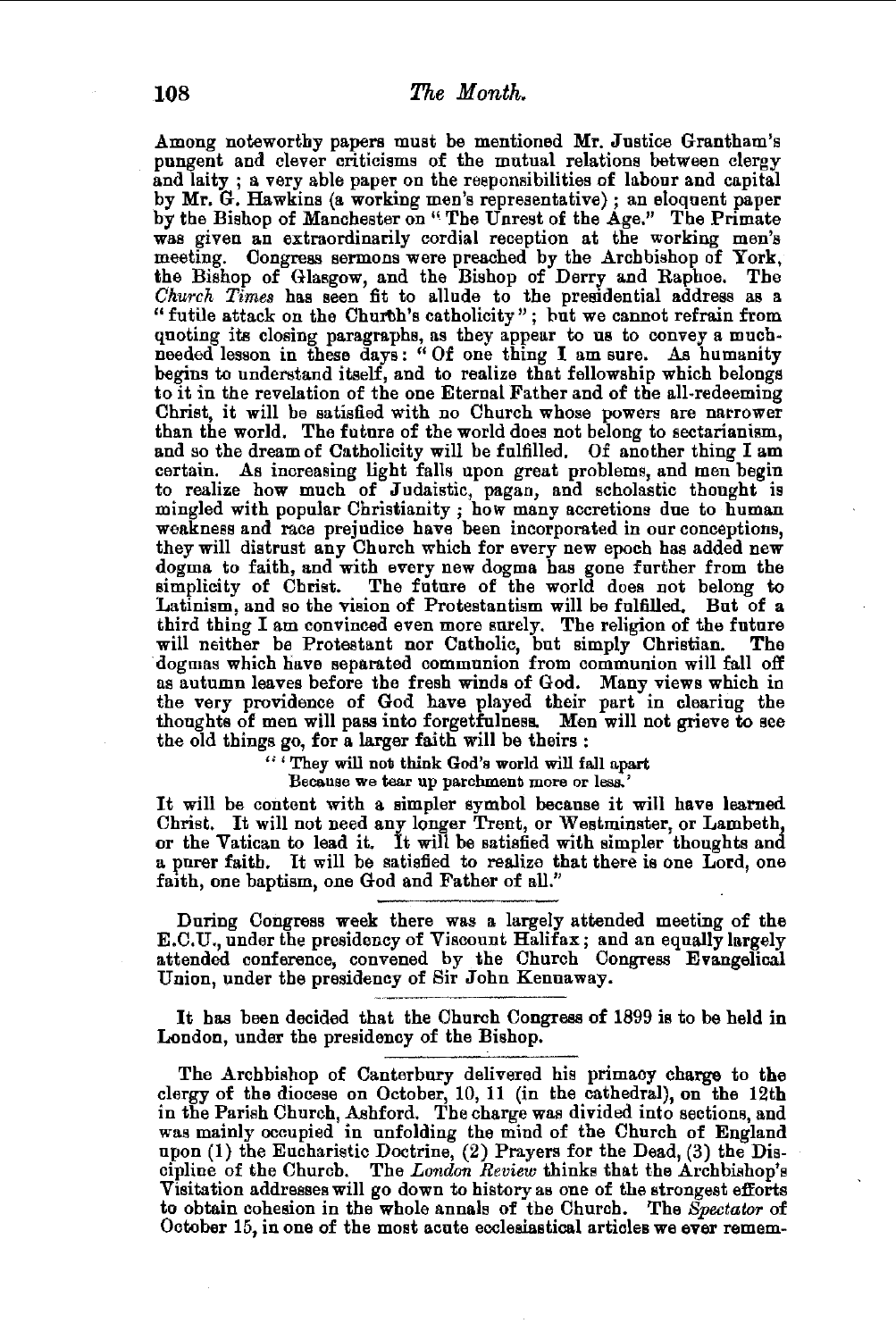## *'Fhe* Month. 109

her having seen in its pages, is confident that the Primate's charge is not only of capital importance, but has successfully defined the position of the Church of England as to the doctrine of the Eucharistic Sacrifice. According to Archbishop Temple, the Anglican Church, while she steadily repudiates in her formularies every taint of the Roman heresy of transubstantiation, does not exclude the Lutheran doctrine as to the Sacraments.

The annual meeting of the National Protestant Congress took place at Folkestone on October 18-21. The annual autumn meeting of the C.P.A. is announced to take place on October 27 at Exeter Hall.

APPEAL.-The Committee of the London Society for promoting Christianity among the Jews are just now making an important appeal for additional funds to enable the Society to meet its liabilities and increased expenditure. Remittances should be addressed to the Secre· taries, 16, Lincoln's Inn Fields, W.C.

The extraordinary vigour of the Primate has been generally remarked. After having addressed two meetings at Bradford during Congress week, he travelled by night to London, arriving at Lambeth at 3 a.m. At 10.15 a.m. he consecrated the Rev. J. MacArthur as Bishop of Bombay and Rev. W. Ruthven Pym as Bishop of Mauritius. On the following day he visited Rugby to reopen the School Chapel, which has recently been enlarged. After the sermon the Archbishop unveiled a stained glass window in memory of Dr. Goulbourn, whom he (Dr. Temple) succeeded as headmaster, and subsequently uncovered a memorial slab, with medallion portrait of Archbishop Benson, who was an assistant master at Rugby under Dr. Temple.

On Wednesday, October 19, at 7.30 p.m., the Bishop of London preached at St. Paul's Cathedral to the members of the medical profession. The service, which is an annual one, is organized by the Guild of St. Luke. There was a large gathering of doctors on the present occasion.

The *Church Times* has just published a fierce rejoinder to Mr. Walsh's "Secret History of the Oxford Movement" (now in its twentieth thousand), under the title of "A Protestant Mare's Nest." Mr. Walsh announces that he will shortly publish a reply to this attack.

The Rev. Arthur Robins, Chaplain-in-Ordinary to the Queen and Chaplain to the Prince of Wales, was recently presented at Windsor, by his parishioners and friends, with a testimonial, to mark the completion of his twenty-five years' services as Rector of Holy Trinity and Chaplain of the Household Troops. A guard of honour was furnished by a detachment of the Church Lads' Brigade.

The Truro Cathedral Building Committee again met this month at Truro, the Bishop of the diocese presiding. Mr. Wix, treasurer, reported that after paying nearly  $\pounds2,000$  for preparing the foundations,  $\pounds27,500$ remained available for building the nave. About £1,800 was collected by the Ladies' Association, and £200 had been received from the London was instructed to have specifications for the nave prepared, as well as a sketch of that portion of the interior.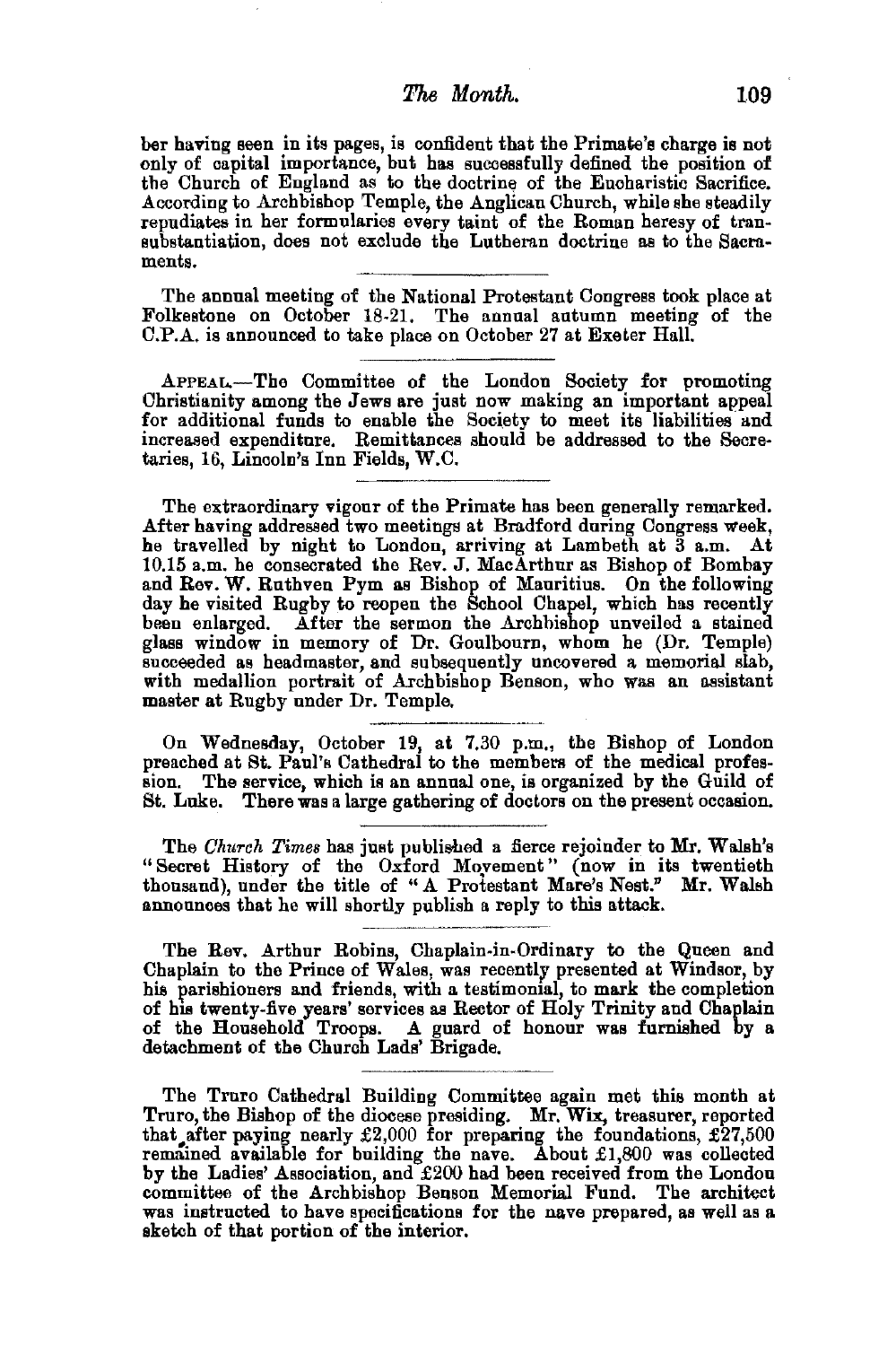Mr. Duff Assheton Smith, of Port Dinorwic, has contributed £1,000 towards the Bishop of Bangor's Clergy Augmentation Fund.

The Archbishop of Canterbury has offered the Bishopric of Osaka, Japan, to the Rev. H. J. Foss, for twenty-two years a missionary of the S.P.G. at Kobe, within the limits of the Bishopric. The offer has been accepted.

We congratulate (says the *Church Times*) the parishioners of St.<br>Andrew's, Leeds, on their noble effort to provide, out of their earnings, a sum of £5,000 to reconstruct the church schools with additional accommodation for three hundred children. The new buildings were accommodation for three hundred children. The new buildings were opened by the Bishop of Rochester, whom Leeds people regard with affection as their former vicar. It was announced by the Vicar of St. Andrew's that the new school, which is to be entirely free, will bear comparison with the Board schools in regard to the education provided, as well as the appliances and surroundings. It is worthy of mention that the Leeds Church Day Schools Association has already raised £44,000 out of the £50,000 it aims at raising. Speaking at the opening of St. Andrew's School, Mr. Gerald Balfour referred to the occasion as furnishing an answer to the question often asked, whether it is worth while to continue the struggle for denominational schools, instead of leaving all to the Education Department.

It is stated that the Primate has arranged to take up his residence in the cathedral precincts, Canterbury, on November 5, with the intention of remaining until the end of the year. His Grace will occupy the house which, after additions and alterations, is to become the official residence of the Archbishop of Canterbury.

~~------------- The Bishop of Liverpool has written to the *Guardian* to deny explicitly the truth of a rumour which is being circulated to the effect that he contemplates retiring.

- A monumental cross of the old Anglican pattern, erected in memory of Caedmon, was unveiled in Whitby churchyard a short while since by the Poet Laureate. It stands nearly twenty feet high, and is hewn out of sandstone taken from the Roman quarries of Chollerford. On the front, or eastern face, are panels containing the figures of Christ in the act of blessing, of David playing the harp, of the Abbess Hilda, and of Caedmon inspired to sing his first song. Beneath runs the inscription : "To the glory of God and in memory of His servant Caedmon, who fell asleep hard by A.D. 680."

Under the auspices of the Protestant Reformation Society two meetings were held on October 6 at Bedford, of which the afternoon meeting took the form of a conference of clergy and laity to discuss the respective positions of each in the present crisis.

On Saturday, October 8, the Bishop of London consecrated the new parish church of Emmanuel, West End, Hampstead, to meet the wants of the growing population of nearly ten thousand people. The cost of the first portion of the building, including the site, etc., will be  $£10,000$ , towards which £9,000 has already been paid or promised.

The Calcutta *Statesman* is responsible for the following announcement; "It has been settled at home, consequent on various difficulties as tO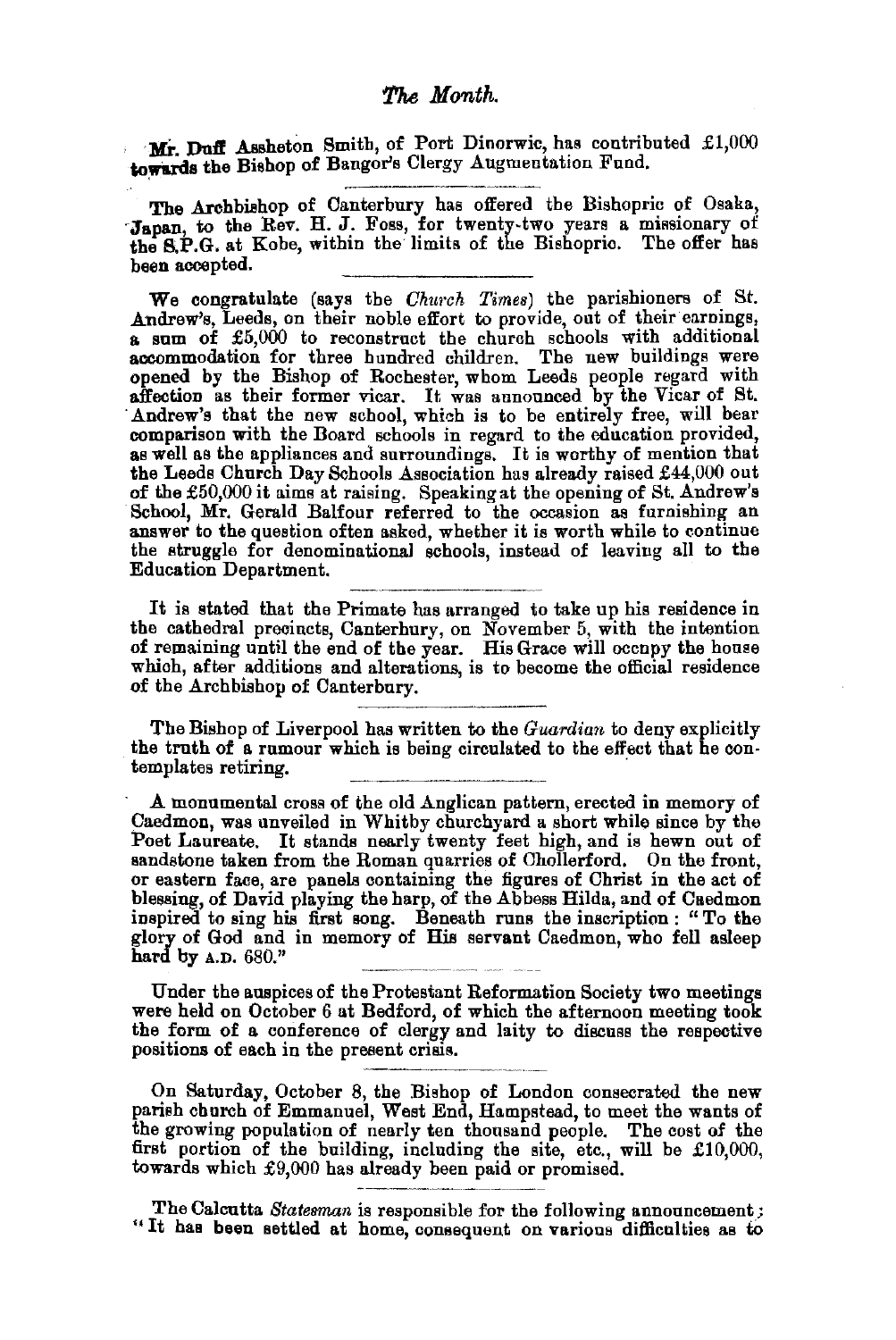precedence which have arisen in the city, that the Rev. J. E. C. Welldon will come out to this country as Archbishop and Metropolitan of the Established Church of England in India."

In the course of his Visitation Charge, the Bishop of Worcester said he could not put evangelical sins of omission and ritualistic sins of commission on the same footing. Gradually the poison of Romish tractarianism had filtered through the veins· of the Church. He was thankful for comprehensiveness, but Protestants could not allow. services which were an imposture, or. submit to have distinctive Roman doctrine taught in all its unscriptnral repulsiveness. from their pulpits and at their altars.

Addressing the synod of the diocese of Armagh, the Archbishop of a good deal of the Romanizing extravagance so painfully prominent in some quarters. I am not afraid for England or her religion ; I do not believe that the great English Church will go to pieces over ignominious squabbles over curiously tessellated opinions and patchwork, or piebald rites. When I look round Christendom, England is about the only country where faith is not afraid to reason, nor reason ashamed to adore. There are other things to be weighed hesides these flaunting phantasies that catch the eye. The Church of England waits with the colossal calm of conscious strength, and is thinking intensely while she is accused of being asleep, and will find remedies against excesses which are best suited to her traditions and her people. In our island Church ritualism is not only non,existent, but impossible. It cannot be until our Prayer-Book. is rewritten, until our rubrics are removed, until our canons are sponged out, until our traditions are forgotten, until our people are remade. Our Church does not permit fancy services."

With reference to the proposal for a conference, made by Lord Halifax, between the Sacerdotal and Evangelical sections, the *Yorkshire Post*, in its issue of October 1, comments thus: "We saw on Tuesday evening a hand outstretched from one section of the Church to another which we trust will not be withdrawn until the opposing parties have fairly met face to face, and talked over their differences with a sincere desire to purge them of all that makes them a reproach to Christian worship. This potential summons to friendly conference should in its ultimate result prove to be the most memorable and beneficent product of any Church Congress, and with such a pledge of earnest purpose offered in the sight of the world it will, we hope, prove morally impossible for the overtures made to pass unheeded." Not everybody, however, is so sanguine as to permanently beneficial results accruing from the proposed Round-Table Conference.

CHURCH MISSIONARY SOCIETY.—In London, the second jubilee of the C.M.S. and the Gleaners' Union anniversary will to some extent be memoration service in St. Bride's Church on the morning of Tuesday, November 1, and he will preside at the jubilee meeting the same after- noon at Exeter HalL There will be a large evening meeting in Exeter Hall, which will be the Gleaners' Union anniversary gathering, and various conferences on the following day, Wednesday, November 2. On the following Monday, November 7, there will be a men's meeting-that ie, for men exclusively-in Exeter Hall, which the London Lay Workers' Union is organizing, and they are inviting other unions of lay workers in the provinces to have similar meetings in celebration of the second jubilee.